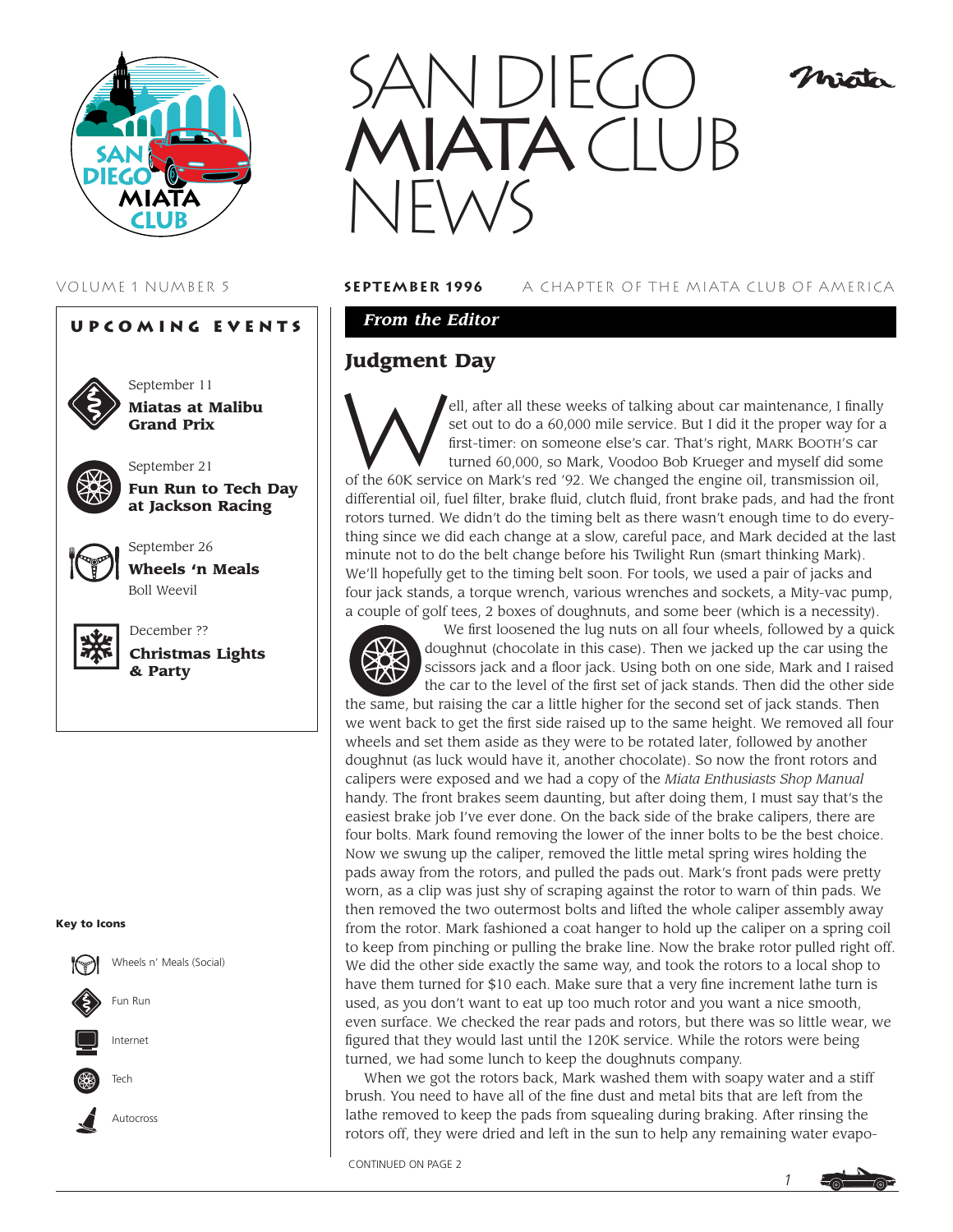#### **From the Editor** CONTINUED FROM PAGE 1

rate. Earlier in the week, Mark went to Cush Mazda in Escondido for the brake pads. They said they would meet any Miata Magazine ad price, and were going to charge Mark \$47 for the front pads, but Mark found out that that price was for '94 and later cars. The price for pre-'94 pads is \$55, so Mark, being the nice guy that he is, paid \$55. Now, looking at the old brake pads as a guide, we attached the new metal clips to the new pads. Mark put the newly turned front rotors back on, reattached the calipers and removed the old metal clips still attached to the calipers, putting in new ones as each old clip was pulled. A little synthetic brake grease was smeared on the metal clips and around the edge of the brake pads where they would contact the clips. We could see where the old pad edges and backing plates were worn, so that was where we concentrated the grease. The new pads were slid into place, and the retaining wire clips were put on the outside edge of the pads. The brake piston on the inner caliper assembly was pushed back using a screwdriver as a level, and the inner assembly pushed down over the new pads. The inner bolt removed earlier was greased and put back into place. So now the whole assembly is reattached. For one last thing, Mark removed the other inner bolt, greased it, and torqued it back into place. The piston assembly slides across these bolts, so a good amount of grease was used in these areas. Be careful not to use too much, as Mark found that excess grease is shot out in a stream as the bolts are tightened, leaving the garage floor and shoes a little grayer. When both sides were done, a quick toast of beer was in order (I'm a little hazy on the brand). If the rotors hadn't been turned, the whole job would have taken us about 2 hours of careful work. Not bad for first-timers. The next time we do a brake job, I'm sure we could do both sides in under an hour.

While the rotors were being turned and after lunch was consumed, we did the fuel filter replacement. I first took off the gas cap to equalize pressure in the tank. Under the car, just ahead of the right rear wheel, is the plastic

cover that hides the fuel filter. It is held in place by four plastic screws. You need two screwdrivers for this part: one to turn the screw, the other to leverage the screw downwards, as there really aren't any threads securing the plastic screws. Mark undid one of the hoses connected to one side of the filter, quickly stuffing a golf tee into the hose to help keep too much gas from spilling down his arm. Doing the same to the other hose, Mark unbolted the filter from the car, and put the new filter in place, reattached the hoses, and put the cover back in place. About 30 minutes in all, and another toast of beer (yep, still hazy on the brand name).

Around this time, Stephanie Gould, one of our esteemed newsletter engineers, stopped by with her '91 BRG to have her new Brain-Storm low-profile headlight kit adjusted. Hey, after doing the brakes and fuel filter, this should have taken us around 15 minutes to do. Well, we took about 45 minutes to get all four corners of each headlight cover to look "just right." But at "Mark's Autoshop," we do quality work! While Stephanie was there, we drafted her into brake fluid replacement service. Stephanie poured the new brake fluid into the reservoir as it was being drained, Mark took care of loosening and tightening the nipple, Bob worked the Mity-vac, and I pressed the brake pedal. Starting with the left rear, Mark attached the Mityvac hose to the nipple, Bob squeezed the handle about 15 times to get a vacuum started. Mark then loosened the nipple to let brake fluid come out. Unfortunately, air gets in around the threads of the nipple, so Bob had to pump furiously to keep the brake fluid flowing out. So I got in the car and slowly pressed the brake pedal to help expedite the process. As the Mity-vac reservoir was getting full, Mark would tighten the nipple as Bob was still pumping to make sure vacuum was always present at the nipple while open. Mark would empty the reservoir and we'd start the process all over again until clean brake fluid came out. We did that with all four wheels, doing left rear, right rear, right front, and left front in that order. It wasn't what I CONTINUED ON PAGE 4

### **Board of Directors**

President MARK BOOTH (619) 670-3789 markb@adnc.com Vice President CINDY PALOMA (619) 534-0969 paloma@cs.ucsd.edu Secretary/Events Coordinator RUTH STARK (619) 633-1218 rfstark@aol.com Treasurer MARY BEECHER (619) 549-6660 beecher@adnc.com Membership "VOODOO" BOB KRUEGER (619) 486-4711 voodoo@adnc.com Autocross STEVE HART (619) 579-9093 Newsletter Editor/Webmaster ROBERT "JTBOB" HOLLAND (619) 546-8218 robert@caliban.ucsd.edu Design and Layout TOM & STEPHANIE GOULD (619) 298-8605 tomgould@adnc.com

**Notices**

THE SAN DIEGO MIATA CLUB is an official chapter of the Miata Club of America. We are a nonprofit organization whose purpose is to promote the enjoyment of —and enthusiasm for— the Mazda Miata.

*SAN DIEGO MIATA CLUB NEWS* is the monthly newsletter of the San Diego Miata Club. Use of articles or stories by other MCA chapters is hereby granted, provided proper credit is given. **Submissions to the newsletter** are welcomed and encouraged. Did you just add a new accessory to your Miata? How about writing a review and submitting it to the newsletter? Where possible, please send your electronic submissions to the newsletter editor, Robert Holland (robert@caliban.ucsd.edu). Submissions can also be faxed to the club's dedicated phone line or mailed to the club's post office box. Submission deadline is the 15<sup>th</sup> of each month.

**Internet:** The San Diego Miata Club has established a dedicated World Wide Web Home Page at http://mmdshare.ucsd.edu/sdmc.html. The club has also established a members-only electronic mail list for those members with E-mail capability. If you included your E-mail address on your membership application then you should already be subscribed to the electronic mail list. If you recently acquired your E-mail account, please contact Cindy Paloma (paloma@cs.ucsd.edu) and request to be added to the electronic mail list.

Dedicated 24-hour voice/fax phone line: (619) 670-7948

**San Diego Miata Club** P.O. Box 2286 Spring Valley, CA 91979-2286

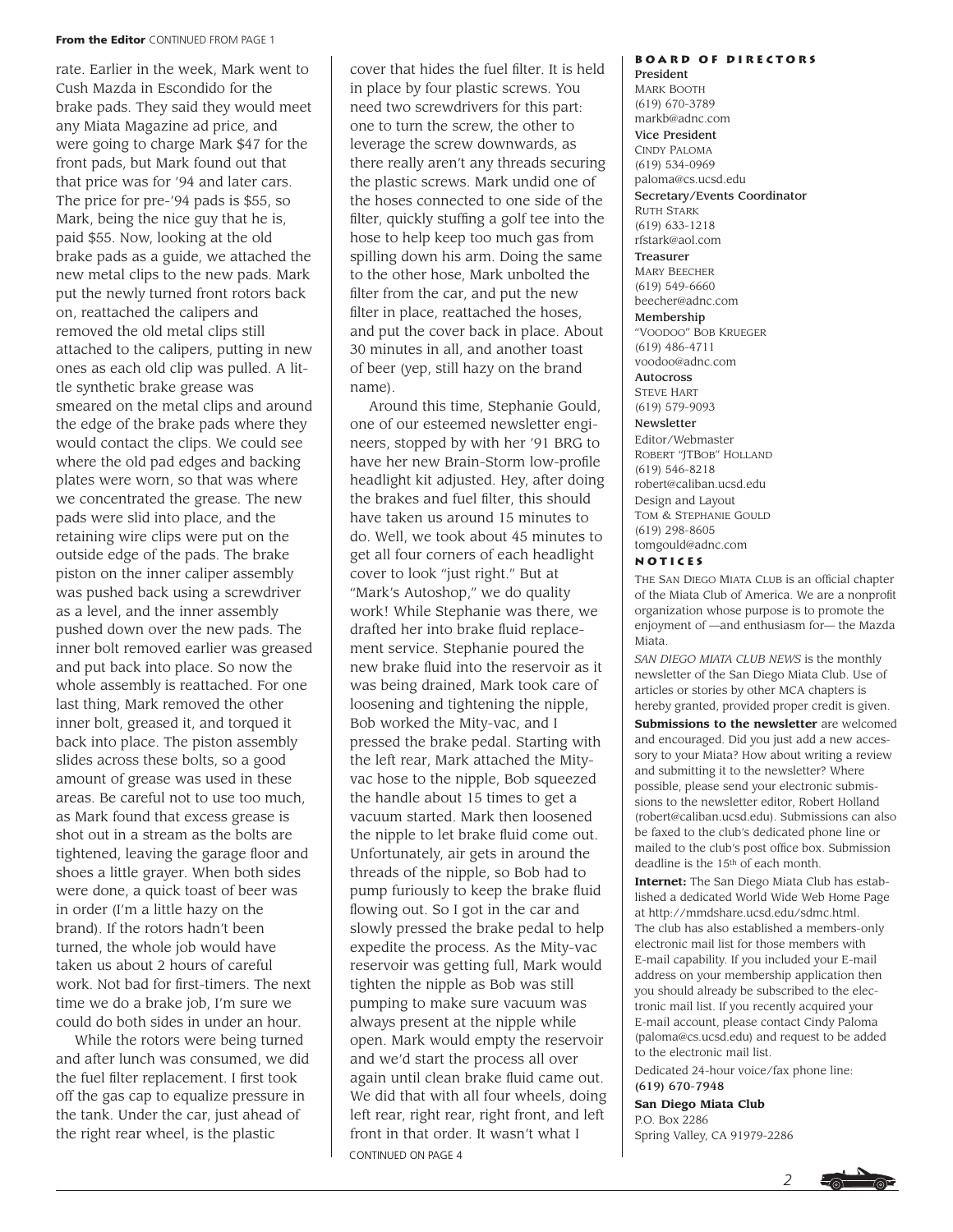### **Meeting Places**

#### **Miatas at Malibu Grand Prix**

Date: Wednesday, September 11

Time: 6:30 p.m. (Please be prompt)

Place: Malibu Grand Prix, 8606 Miramar Rd., San Diego (566-4121)

Everyone that attended the event in June had a great time. So, we've decided to make this a regular event (every 3-4 months). Again, we will not have the track to ourselves (reserving the entire track is expensive) but we've chosen a slow weeknight so it shouldn't be too bad. Cost should work out to about \$1.75 per lap. Drivers must also purchase a Malibu Grand Prix license for approx. \$3.00 (don't forget to bring yours if you already have one).

Please be prompt! Meet in the parking lot so we can get a total figure on the number of laps to be purchased. We have to buy the laps in a "block" to get the best price. Please try to bring cash so we can pool our money for the purchase. Thanks for your

cooperation.



### **Fun Run to Tech Day at Jackson Racing**

Date: Saturday, September 21

Time: 8:30 a.m.

Place: North County Fair mall under the large sign parallel to I-15 Run Leader: Mark Booth

#### *Note: RSVP by September 14 is required!*

SOCALM did a Tech Day at Jackson Racing in July. It was very successful and Jackson Racing has invited the San Diego Miata Club up for a visit.

This will be a full-day event. First, the Fun Run will begin at North County Fair Mall. Our travel will take us through some of the backroads outside of Escondido, up through Temecula and then up and over Ortega Highway to Interstate 5. Then it's north on I-5 to Irvine, arriving at approx. 11:30 a.m. for lunch at Mrs. Knott's Fried Chicken Restaurant. Lunch will cost about \$8.00 per person plus tax and tip. After lunch, we will take a trip up I-405 to Jackson Racing in Westminster. Rick at Jackson Racing tells us they will be offering free dyno tests on member's Miatas as well as explaining the benefits of the various Jackson Racing accessories that are available. Cool!

*Note:* It is VERY important that you RSVP to the club line (670-7948) if you plan to attend. If our group is larger than expected, those that failed to RSVP may not have seating with the group at Mrs. Knott's. Thanks for your cooperation.

### **Wheels 'n Meals at Boll Weevil**

Date: Thursday, September 26

Time: 6:00 p.m.

Place: Boll Weevil, 9330 Clairemont Mesa Blvd. (At Ruffin Rd.), San Diego (571-6225)

Still the single most popular place for a Wheels 'n Meals. We always have about 15-20 cars and everyone has a great time looking over the varied accessories found on other member's Miatas. The hamburgers are pretty darn good too!

## **Autocross at the Murph**

There are no autocross events scheduled at Jack Murphy Stadium for September. The following is the schedule for the remainder of 1996:



Autocross information sources:

| Steve Hart:                          | 619-579-9093 |
|--------------------------------------|--------------|
| Richard Scherschel:                  | 619-286-2412 |
| San Diego SCCA Hotline: 619-441-1333 |              |
| Cal Club SCCA Hotline: 818-988-7223  |              |

### **slalom school**

The LOTUS WEST CLUB is giving the 28<sup>th</sup> running of its slalom school on October 12 and 13 at Norton Air Force Base in San Bernardino. The school is not limited to Lotus and apparently for the past few years there have been many Miatas in the groups. The school is run by top SCCA drivers. The entry fee is \$60. If anybody has an interest they should contact Tom Minnich (310) 697-0547.



### **Upcoming National and Regional Events**

September 13–15, 1996 Gold Rush '96 Sacramento, CA Hosted by: SAMOA

October 3–6, 1996 Miata Games Atlanta, GA Hosted by: Peachtree Chapter

October 12–13, 1996 28th Slalom School San Bernardino, CA Hosted by Lotus West Club

November 9, 1996 Central Coast Winery Run Hosted by: SOCALM

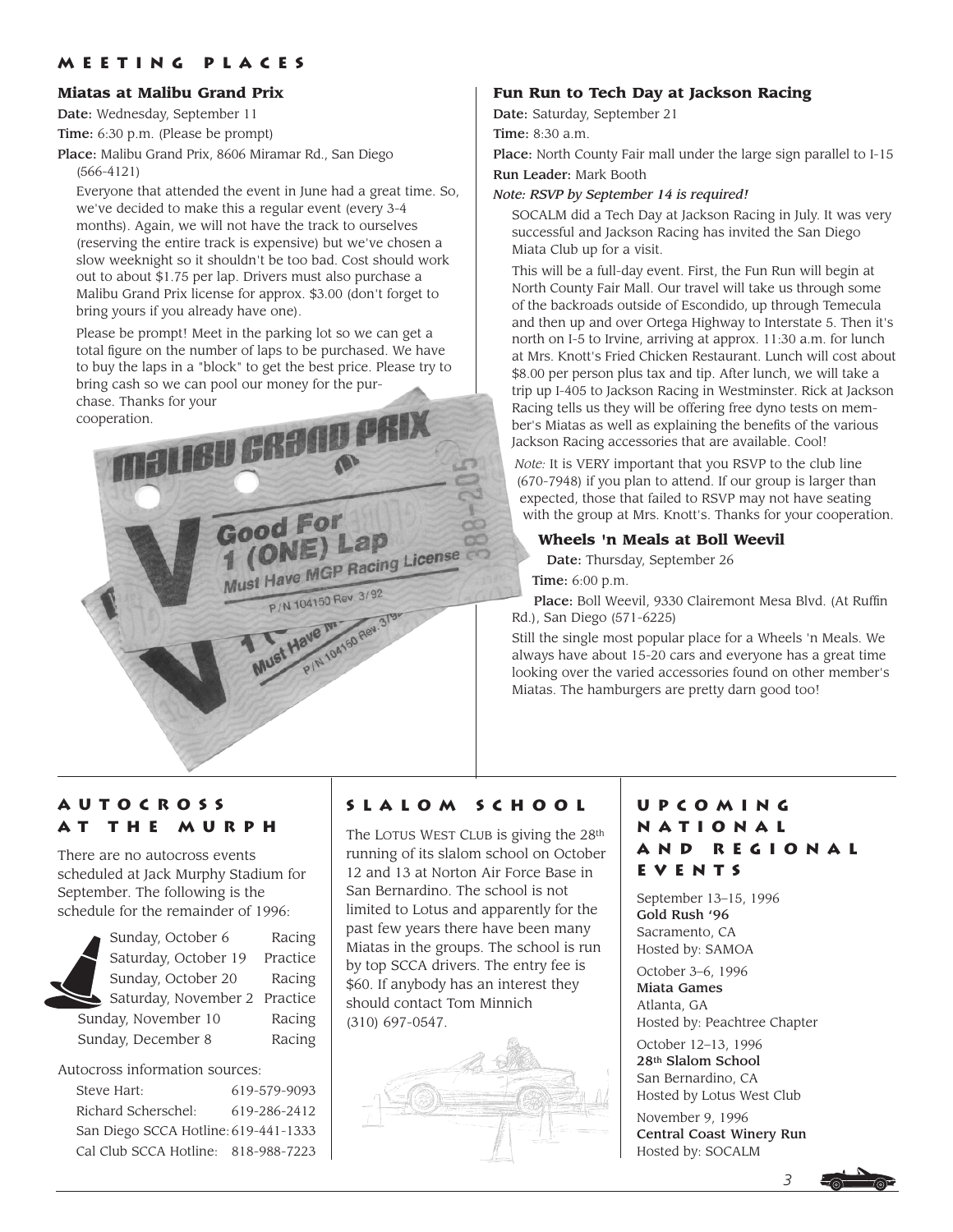#### **From the Editor CONTINUED FROM PAGE 2**

would call really fun, but we did the job right and learned that the person doing the Mity-vac pumping can get a really good hand workout, and a small blister.

While doing the right front, Mark noticed the nipple on the clutch hydraulics, and decided to do the same thing as on the brakes and replace the clutch fluid. Stef poured in the fluid, I pushed the clutch pedal, Mark tightened and loosened the clutch nipple, and Bob again pumped furiously. Both brake and clutch use the same fluid, and together, both jobs took about 90 to 120 minutes to complete. Be extra careful with brake fluid as it can be a great paint remover. No, Mark didn't get any on the outside of his car, but I wanted to be sure that whoever uses brake fluid around his/her car be really careful.

We next did the differential and transmission fluid changes. See the article in this newsletter on how that is done. After that, we then did an engine oil and filter change, or rather Mark did the change, as Bob and I watched while having a beer, offering emotional and spiritual support as needed. Again, I can't say enough about how valuable the *Miata Enthusiast's Shop Manual*  was to us for each aspect of the 60K service. In many cases, the pictures alone were the best part of the instructions. We'll tackle the timing belt soon, and I'll report on what we find. —ROBERT 'JTBOB' HOLLAND

### **Manual Transmission and Differential Oil Change**

**Differential Oil Change**<br>his article is somewhat related<br>to my editorial, but is more<br>technical in nature. The trans-<br>mission and differential oils to my editorial, but is more technical in nature. The transmission and differential oils are easy to change if you have the proper tools handy. You'll need a crescent wrench, 23mm and 24 mm socket, torque wrench, hand pump, 3 quarts of GL-4 75w-80 (like Red Line MTL) or 75w-90 (like Red Line MT-90) transmission oil, 1 quart of GL-5 75w-90 gear oil, and a drain pan. You'll want to drive the car around for about 20 minutes to get the oils warmed up a little so they flow out more freely.

First, put the car up on ramps or

jack stands. You'll need the car up high so you can crawl under the car, and level so the fill level will be correct. A pit or lift would be best, but not everyone has one (I really wish I had a lift). For the manual transmission, situate the drain pan under the transmission drain bolt, which is halfway up the bottom of the transmission (about the middle of the car), and remove the filler plug located on the left side of the transmission with the crescent wrench. The plug had four sides, unlike a six sided bolt. Next remove the drain bolt using the 24mm socket. Clean off the plug and bolt of any oil and metal bits while the transmission is draining. When the oil is finished draining, replace the drain bolt and torque 29–43 lb.-ft. I prefer 40 lb.-ft. You now you use the hand pump to put the transmission oil through the filler hole. I got my hand pump at Kragen, which has a press down pump handle and a long filler tube. Put the pump bottom into a quart of transmission oil, and the filler tube into the filler hole. Start pumping till the first quart is empty. Keep filling until oil starts to come out the filler hole, which means the transmission is full. Put the filler plug back in and torque to 18–29 lb.-ft. Clean up any residual oil and you're finished.

For the differential, there are two bolts on the back side. The differential is the first thing you see when you look under the back bumper. The upper bolt is 23mm and the lower is 24mm. Place the drain pan under the differential and remove the upper bolt, followed by the lower bolt. While the fluid is draining, clean off both bolts of any contaminants. When the differential is finished draining, replace the lower bolt and torque to 29-40 lb.-ft. I use 38 lb.-ft. Place the pump bottom in the differential oil bottle, and the filler tube into the upper hole. Start pumping and keep going until oil starts to come out of the hole. Replace the upper bolt and torque to 29-40 lb.-ft. Clean off any oil and you're totally done.

Now you can go out and break in the new oils.

See you on the twisties.

— ROBERT "JTBOB" HOLLAND

### **New Members!**

**Bill & Gisela Barbour** Vista 1990 White Base

**Ms. Lou Borja** San Diego 1996 M (Starlight Blue)

**Bill & Christine Brock** San Diego 1990 Red

**David & Margaret Henry** Del Mar 1993 Red Base

**Jack & Sue Hinkle** San Diego 1993 Red C

**Michael R. Jolley** San Diego 1994 Red R

#### **Elliot & Barb Shev**

Poway 1995 M (Merlot)

There are now 79 memberships consisting of 120 members.

- 28 Red
- 15 White
- 8 Montego Blue
- 7 Mariner Blue
- 5 Black
- 4 BRG
- 3 Laguna Blue
- 3 Silver
- 2 Yellow
- 2 Starlight Blue
- 1 Merlot
- 1 Unreported

#### **Congratulations to new member LOU BORJA!**

At the July 23 Wheels 'n Meals, "Cruise Night at Oscar's," Lou was awarded a \$20 Oscar's Gift Certificate for the "Best Looking Miata." Judging was done by none other than "Oscar" himself. Oscar said it was difficult to choose but, in the end, Lou's '96 Starlight Mica M-edition won out over the other 21 Miatas in attendance. Many thanks to the fine folks at Oscar's Mission Valley for the wonderful hospitality, great food and special recognition! — We'll be back!

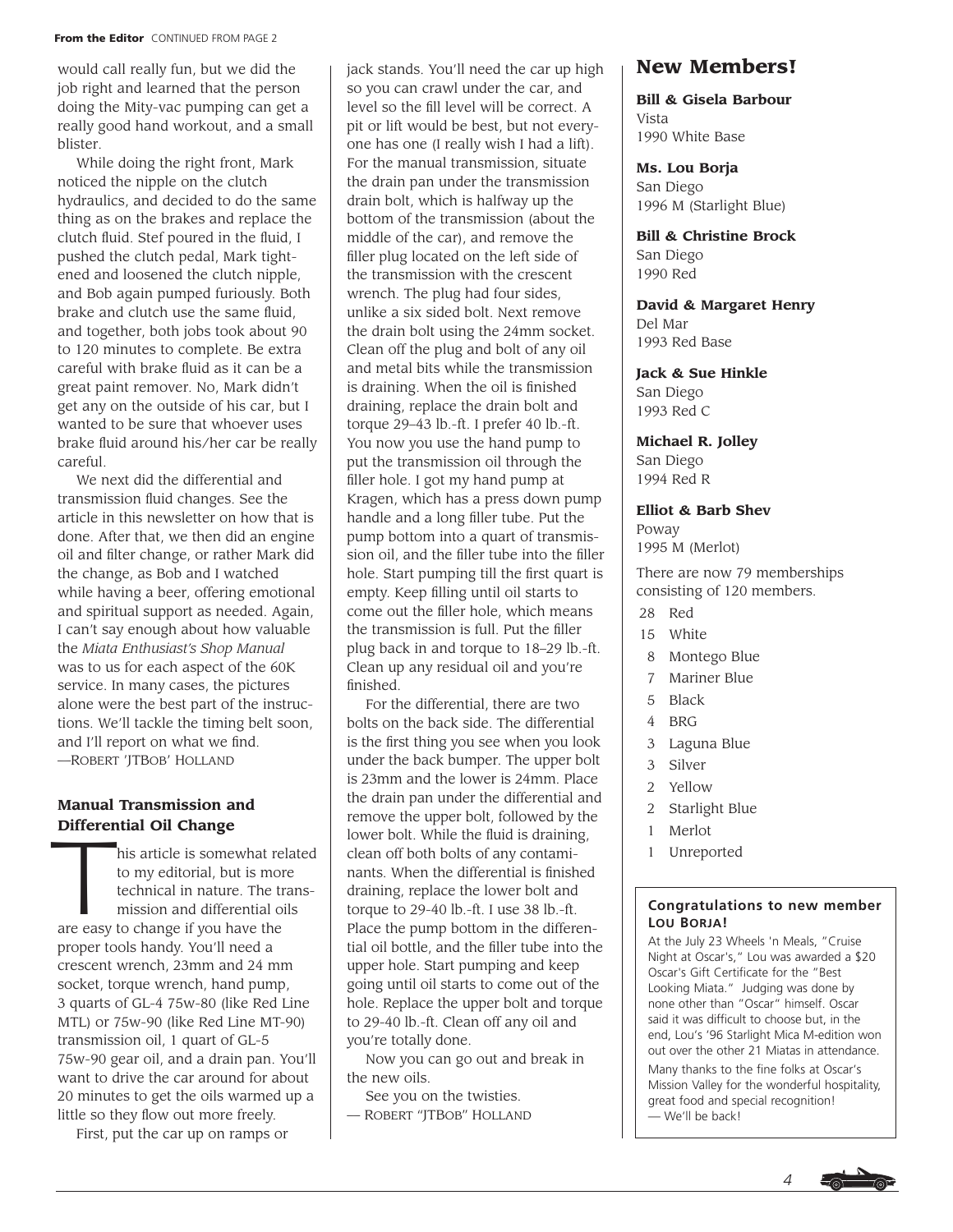## **Dog Day Afternoon**

**A F I E K N O O N**<br>he Dog Day Afternoon Run<br>began on a doggone beauti<br>day in sunny San Diego. The sun was shining and warm began on a doggone beautiful day in sunny San Diego. The sun was shining and warm. We met at the designated spot in Balboa Park and had some time to hang around and talk and socialize for a while before the run began. As the San Diego and SOCALM Miata club members arrived it was very exciting to meet the friends they chose to bring.



Contrary to a vicious rumor going around, the run was open to people who did not bring their furry friends and instead

chose to bring their human companions. Some people I recognized were DELENA COZART and DENNIS BURNS of SOCALM, ROBERT HOLLAND and his passenger JULIE GROAT, visiting president from the Sunspot Chapter, ART HAMILTON, CYNTHIA JONES, TOM and STEPHANIE GOULD, and many others. I am sorry if I can't name them all but my attention was more directed towards the canine companions of the group.

LUCY Australian Heeler was looking very stylish with her red bow and her color coordinated black Miata. ZACHARY Golden Retriever was very nice, which is good since he weighs about 100 pounds!. Black Cocker (I don't remember her name) was pretty mellow and shy; she kept close to her humans most of the time.

Well, enough about the dogs! We soon headed out in our respective Miatas towards Point Loma, where we traveled through the Rosecrans National Cemetery. Out of respect we did not get out of the cars and continued driving and were treated with an AWESOME view of San Diego Bay. As we drove towards Sunset Cliffs we enjoyed the view of the red ocean reflecting the sun's intensity on the water. As navigator for GRANT and MARI GOODMAN (run co-leaders) I usually sit on the rear deck, where I have an excellent vantage point. Sitting there, I looked back and counted (yes I can count! Horses are not the only animals who can count) about twenty Miatas. Quite a sight which made the

drive all the nicer! We drove through Pacific Beach and arrived at one of my favorite places, Kate Sessions Park, where we had a spectacular view of the Pacific Ocean, the Bay and the San Diego skyline.

Zachary and Lucy were making the rest of us look bad by showing off and doing really neat tricks. Lucy is very talented at leaping up and catching a frisbee and sits up and asks for food. Zachary also sits up for food, but raises the stakes for all of us by rolling over and acting dead when his human points her finger at him like a gun and says "bang bang." It was very impressive. Now my humans ask me why I can't do that! After a nice respite, we jumped in our cars and headed through beautiful La Jolla and Torrey Pines to Del Mar and our eating destination, Johnny Rockets. There were about twenty people at the tables. We dogs sat under the tables, in the shade relaxing with our humans and enjoying friendly conversation. Luckily, most everyone ordered hamburgers and/or chili cheese fries which we helped polish off.

Afterwards, DEE ROBIDER, RICH TAYLOR, the pres and his wife and my humans and me went to Dog Beach in Del Mar to walk and see the sun set over the water. It was a relaxing ending to a very enjoyable day. As I sat in the sand, watching for the green flash, I couldn't help but wonder what next year's Dog Run would be like and if I would see YOU there. —Booboo Goodman

### **Idyllwild Run**

THE WILD IN CH sun was shining brightly, and it was warm. Little did we know how hot it was going to be.

First of all, special thanks to RICHARD SCHERSCHEL who put together a fabulous run. At 9:30 a.m., 21 cars met at North County Fair. The attendees included GREG and FRAN BASSETT (from the Blue Bonnet Chapter in San Antonio, TX), MARK and CATHY BOOTH, LOU BORJA, JACK BRANDAIS, JACK and SUE DILUSTRO, KEN EVORY, JOHN GODDEN, GRANT GOODMAN, ART HAMILTON, STEVE and YVONNE HART,

DAVE HENRY,VOODOO BOB and VICKY KRUEGER, FRED LERNER, RAINER MUELLER, JOHN O'HARA, NATALIA RISSOLO and JASON MOORHEAD, DEE ROBIDER, RICHARD SCHERSCHEL, RUTH and LOU STARK, TOM and DIANA STUMPF, RICH TAYLOR, and ANTHONY "NEVADA BOB" WILDE.

After considerable chatting and looking at each other's cars, Richard explained where we were going and we took off, with Richard in the lead. We all stayed together, going at some very slow speeds at times due to the trucks and trailers that were on the road. Then at our pit stop, we divided into two (actually three) groups. The first group was the faster group, led by Dee. There were about 11 cars in the group, soon to be divided into another group (the "slower faster" group) led by Jack Brandais. This slower faster group was not able to keep up with the front runners but was able to follow their trail by looking for Dee's skid marks around the turns. The second "official" group, led by Richard, took a more leisurely pace.

We met up further down the way, but ended up stopping unexpectedly. We didn't think it would be as hot as it was, and even though we were starting to climb up the mountains, it was still hot. In fact, it was so-o-o-o hot that just about every car was running very close to "H" on the temperature gauge. Thankfully we had our tech experts with us, and several of us (particularly the Stumpfs and the diLustros) disconnected the hoses to the air conditioning and ran the heater for a while to cool down the engine. We were having a very "hot" time.

It finally started cooling down on our approach to Idyllwild. In fact, we all welcomed the sight of the clouds. When we parked our cars to go into the Hidden Village Restaurant, we actually heard thunder. Most of us put our tops up, except for those brave enough to keep them down.

The meal at the restaurant was absolutely delicious! In fact, it seemed like a never-ending meal. The food kept coming and coming and coming and coming! It was a great opportunity to welcome our guests Greg and Fran Bassett from the Blue Bonnet Chapter

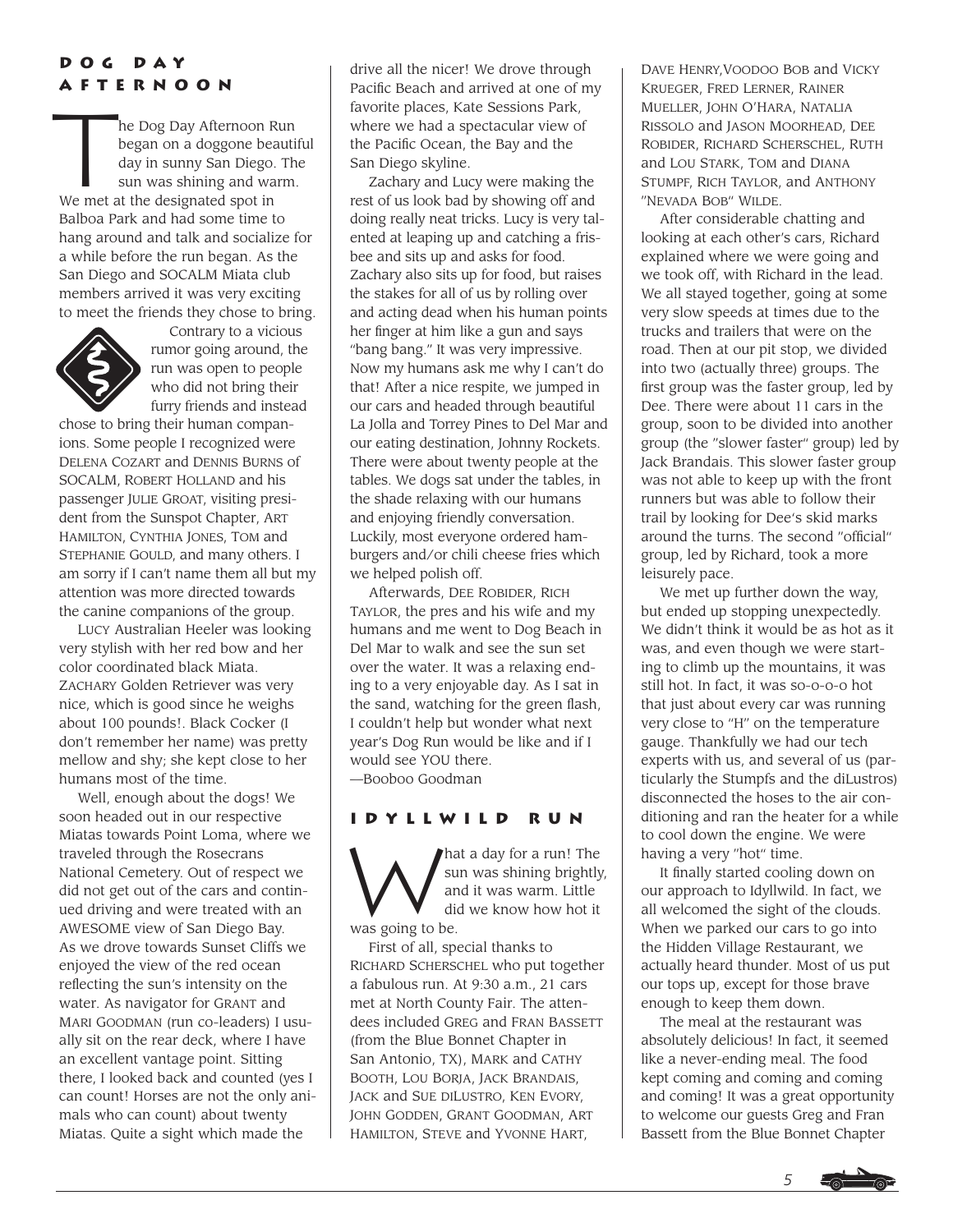

**The Twilight Fun Run pauses near Lake Cuyamaca. Below: the half-way point at Mt. Laguna Lodge.**

of MCA. The Booths were kind enough to put them up for the night, and JT (who was attending a Jethro Tull Convention in New York) lent them his car!

After the meal we split up and wandered around town for a half hour. For some it was costly due to purchases; others just enjoyed walking around in the rain. Then we took off for the view point. Most people took the tops down since it was no longer raining. We got to the viewpoint just in time for the sky to open up.

A few people braved the rain and kept the top down until we came to Hemet, where the sun was shining brightly and the temperature was 102 degrees. We went back a different route and really enjoyed the scenery. The run ended sooner than anticipated since the road Richard was going to take us on was closed. ("But it was open a few

weekends ago.")

All in all, we had a great time! We experienced some great roads, varied weather, and more time to get to know other people who love the Miata just as much as we do.

— RUTH STARK

### **Twilight Fun Run**

 $\ddot{F}$ irst of all, a very special thank you to CATHY AND MARK BOOTH for planning another great run! It was publicized as the "Twilight Run." Little did they know it would start out as the "No Lights Run." About a hour before we left Pizza Hut in La Mesa, the lights went out. Fortunately we had already eaten. However, it was a little awkward using the restrooms via flashlight.

In the parking lot there were 34 Miatas and one RX-7 (plus MARY BEECHER who didn't join us on the run



because she had to go home and tend to her ailing husband Tony). Thanks to Voodoo Bob's efforts, we know who joined us for the run: MARK and CATHY BOOTH, LOU BORJA and daughter, KEN EVORY, DWIGHt and PAMELA FILLEY, BETTY and CHRIS FINCH, DWIGHT and JOANN FISHER, GRANT GOODMAN, TOM and STEPHANIE GOULD, ART HAMILTON, JTBOB HOLLAND, JERI JONES, VOODOO BOB and VICKY KRUEGER, FRED and JOE LERNER, BRAD MACIEJEWSKI (in his 1993 Red RX-7), RAINER and NIKKI MUELLER, JOHN O'HARA, ERIC OLINGER, CINDY PALOMA and husband KEITH, PAUL and FRANCIE POLLOCK, ELLIOT and BARB SHEV, us (RUTH and LOU), RICHARD TAYLOR, WOODY and MAGGI WOODHOUSE, TAK YAMAMOTO, VERA TUSSY and CISY DELHARO, JACK and SUE HINKLE, BYRON BURLAND, LAURY and RUSS PATSONE, and TONYA ZALENSKI, and some of our friends from SOCALM: JENNIFER JOHNSON, DEAN and SUE TERHUNE, ROSEANNE MURPHY and SONNY ARCILLA, and BRIAN PINKETT.

So we started out with 35 cars. What a magnificent sight! The only hitch was that we had to go through all these traffic lights before we got to the great roads. Normally that wouldn't be a problem, but since none of the lights were functioning, it took us a little longer than usual. Two cars dropped out along the way. Guess we were going too slow for them.

One of the benefits of riding in the back (and I don't mean the back of the Miata) is that you get to see all the rest of the cars taking those mountainous curves so smoothly. It was exhilarating! Imagine 32 Miatas turning and

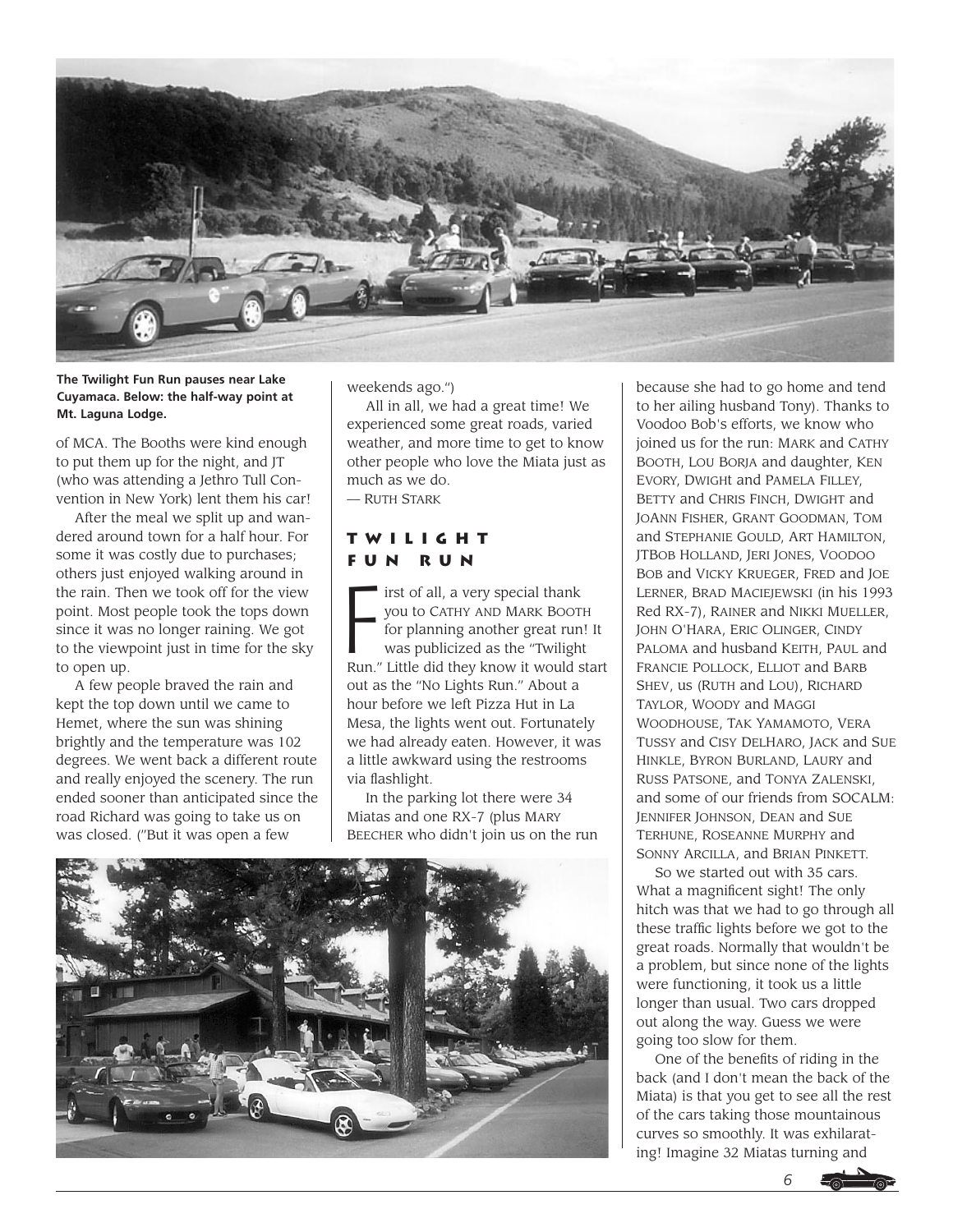twisting the roads at a nice leisurely pace in front of you. It's awesome! What made it ever nicer was that the scenery was beautiful too.

We made one short stop before the official rest stop. Since there was a blackout, Brian Pinkett could not get gas before the run began — the pumps didn't work. So we all rested while he went ahead to get gas and everyone caught up with him later on.

Everyone was happy to get to the rest stop. It was a nice break and another great opportunity to check out the other Miatas, take photos, etc. Finally, we were back on the road winding our way down from Laguna mountain. It was dusk and the temperature was perfect for top-down evening driving! We were treated to a great sunset as we descended from 6,000 feet.

The run ended back near the starting point. Many members stayed and enjoyed some cool treats at the Dairy Queen. A few other members headed straight for downtown to catch the big fireworks show near the Republican Convention site.

Looking forward to Twilight Fun Run #3 next year! — RUTH STARK

# **Miatas at**

**MONTEREY '96**<br>
t all started way back in April<br>
I received the '96 Laguna Seca<br>
season schedule, that same dangeration t all started way back in April when I received the '96 Laguna Seca race season schedule, that same day I confirmed my hotel reservations. I knew it was going to be a long wait through the summer before August 16 rolled around. — The day came and RICH TAYLOR and I were off to the MONTEREY HISTORIC RACES.

Our first obstacle was staying together through the heavy traffic we caught in LA. — The congestion broke loose up on the coast of Ventura, smooth sailing to Grover Beach for a gas stop and onto Salinas, arriving at 4:30 p.m. We checked in, spent a few minutes looking over a map and headed down to meet friends for drinks and dinner in Monterey. San Diego Club member BOB HALL and his wife KAREN were there from Australia. VOODOO BOB and VICKY KRUEGER, ROBERT 'JTBOB' HOLLAND, WOODY

WOODHOUSE, STEPHANIE and TOM GOULD, RICH TAYLOR, PAUL and FRANCIE POLLOCK, and me, KEN EVORY, joined SOCALM member CHRIS BURNS.

Saturday — My excitement was beginning as we finished our breakfast and got on the road. On Route 68 we met a group of more than 20 Miatas lined up ready to make an "entrance" at the track. It was 8:30 am. — we entered Laguna Seca *en masse* and headed for the Miata corral. The weather was clear as a bell, and already getting hot.

9 a.m. — You could hear the race cars! It is hard to believe that people still race these expensive museumquality historic automobiles that most people have only seen in coffee-table books — and the speeds they attain with them.

The featured marque this year was BMW, and the company exhibited many memorable models.

We wandered on to the Paddock (pit area) to get a closer look at these historic race cars. You could see Rich Taylor had never seen anything like

### **On the Road to Monterey**



**Miatas in the mist : JTBob Holland (red), Voodoo Bob and Vicky Krueger (blue), Stef and Tom Gould (BRG), and Woody Woodhouse (red) at the Bixby Creek Bridge.**

e left Sorrento Valley Wednesday at 9 am, up I-5 to 405 through L.A., then west 101 to meet SOCALMers Mike and Sherri<br>Simmons for lunch in Agoura Hills. From then on we made<br>good time. keeping in contact via CB (our first L.A., then west 101 to meet SOCALMers Mike and Sherri Simmons for lunch in Agoura Hills. From then on we made good time, keeping in contact via CB (our first experience — it adds a lot to caravan-style motoring). The group left 101 near Santa Barbara to take the Lake Cachuma bypass through the Santa Ynez foothills, rejoining 101 past Solvang and Santa Ynez for a last stretch before turning onto Route 1 at San Luis Obispo, ending for the night in Cambria Pines, near San Simeon.

Next morning: early onto the misty curves of Route 1 before too many of the bellowing herds of motorhomes had left their dens. Truly a Miata-designated route, as the other traffic usually yielded so JT could lead us around a few bends and hairpins up to Big Sur, and on to Carmel, already beginning to load up the roads and streets with BMWs and other exotica assembling for the Historic Races, auction and concours. There Woody left us and we moved on to our hotel in Seaside, a good HQ for forays to the track and back into Monterey and Carmel for essential fluid replenishments. — TOM GOULD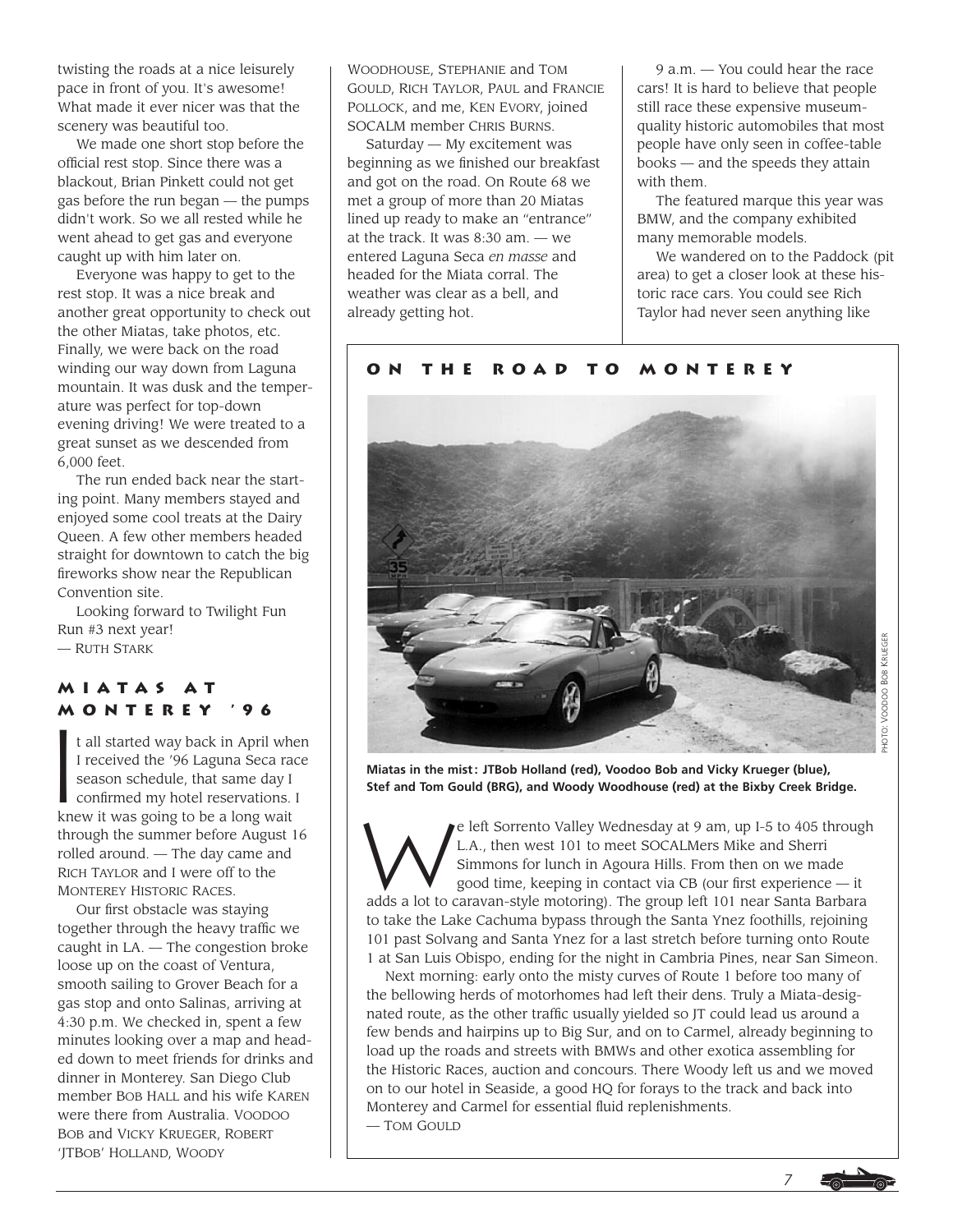

this in his life before. You had to be careful walking around because race cars were pulling out of the pit to practice on the course with the roar of engines and smell of Castrol oil.

We met up with JOHN AND CATHERINE GODDEN in the Miata tent just in time for a great lunch organized by BARBARA BEACH. We then ogled the Miata coupe concept car brought by TOM MATANO and looked at JAY LAMM's new book that was just hot off the presses. It was the beginning of a great

**At right are two Veritas BMW racers (built by BMW employees, but not sanctioned by the company) from the post-WW II years.**

**Below is the legendary 328 BMW roadster: the 1930s beginning of BMW's automobile racing heritage, culminating in first, second, fourth and fifth places in the 1940 Mille Miglia by streamlined versions of these cars.**

day at the races as 1 p.m. rolled around. Official race time! Class groups ran 10-lap races until 4 p.m.

The races were finished for the day; we headed to Monterey and joined a group of San Diego Miata Club members at their hotel for hors d'oeuvres. All then went on to dinner.

Sunday — Only the true race fans were there: Voodoo Bob, JTBob, Woody and myself formed the contingent from the San Diego club. I arrived right at 9 a.m. in time to see the race cars





**San Diego Miata Club members gather at the Miata tent: Rich Taylor, Ken Evory, Tom and Stephanie Gould, Woody Woodhouse, JTBob Holland, Paul and Francie Pollock, Voodoo Bob and Vicky Krueger, Bob and Karen Hall, John and Catherine Godden.**

warming up. I walked down the the pits to have a look-see and then over to the grandstands to watch practice runs. I met up with VBob and JT, saw Woody photographing, then walked up the "mountain" to spend the rest of the day sitting in the shade of a big live oak tree, watching as the cars came zooming up and down and around thru the Corkscrew — it was a perfect day!

I watched seven 10-lap races: under 1500cc cars, over 1500 cc cars, Formula F-1, F-2, F-JR, GT cars, Formula F-3. Race #6 (the expensive GT cars) and the final race was a mix of high performance FIA championship sport cars, I would just guess there was close to 100 million dollars running wide open. What a great spectacle to see such beautiful machines, hear the sound of exhausts that make you shiver. The races were all close neck-in-neck battles to the end.

Monday  $-$  A nice day for the drive back to San Diego. Five cars moving at a brisk pace throughout the day with a pit-stop at Paso Robles, lunch and cookies at Solvang, pushed thru LA to arrive home before 7 p.m.

Let's do that again next year! The featured marque in 1997 will be Porsche. Some of us have already made our hotel reservations (highly recommended).

— KEN EVORY



WOODY WOODHOUSE takes a BMW Z3 for a test drive. It will be interesting to read how our own automotive journalist compares it to his Miata.